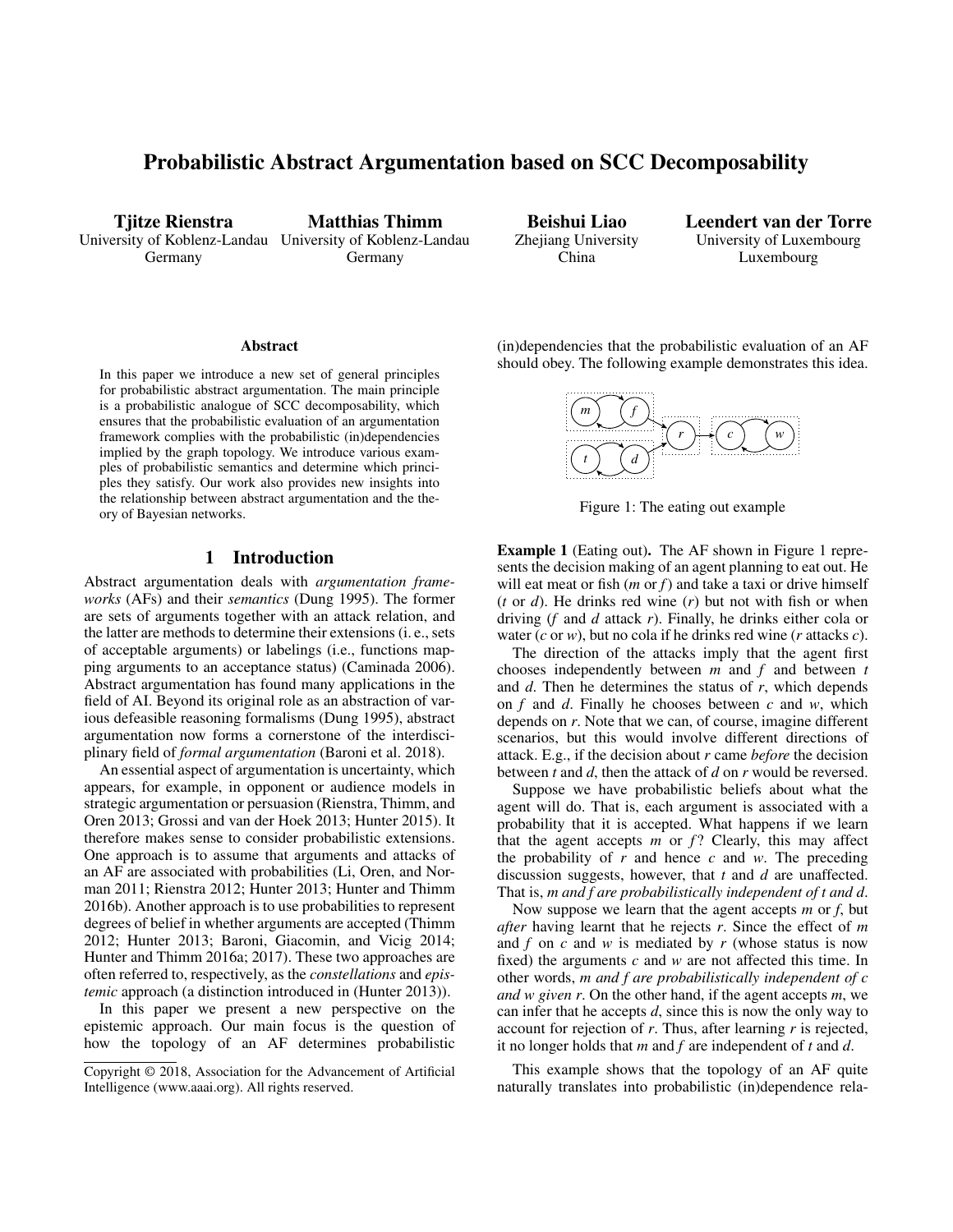tionships if the AF is evaluated probabilistically. So far, this aspect has mostly been neglected. One reason is that the epistemic approach as described in e.g. (Hunter 2013) deals mostly with marginal probabilities without addressing the question of what the underlying probability distribution looks like. Therefore conditional probabilities are undefined and questions of probabilistic independence do not arise.

Our approach consists of three steps. We fist define the general notion of a *probabilistic semantics*, which is a function mapping each AF to a probability distribution over its labelings. This will be the object of our study. We can think of this as the probabilistic counterpart of a regular (labelingbased) semantics, which maps each AF to a set of labelings.

Secondly, we propose some general principles that a probabilistic semantics should satisfy. Here, a central principle is a probabilistic analogue of *SCC decomposability*, which states that each SCC (strongly connected component) is evaluated independently given the status of its attackers (Baroni et al. 2014). The (in)dependencies in Example 1 (where SCCs are enclosed in rectangles) can be understood as arising from this principle. Another principle is *SCC factorability*, which connects our approach to the theory of Bayesian networks. This connection is already apparent in Example 1, where attacks represent—like edges in a Bayesian network—a specific kind of influence between variables.

Third, we discuss a number of concrete schemes to define a probabilistic semantics, which we then evaluate using the principles we proposed. Two schemes are based on uniform distributions over the choices that can be made in selecting labelings. Two more schemes are generalisations capable of taking into account probabilistic strength of arguments.

The overview of this paper: Section 2 deals with basics of argumentation and probability theory. In Section 3 we define the general notion of a probabilistic semantics and introduce general principles that it should satisfy. Sections 4 and 5 deal with concrete schemes to define a probabilistic semantics, which we evaluate using the principles from Section 3. In Section 6 we discuss open issues and related work.

# 2 Preliminaries

## 2.1 Abstract Argumentation

The basic notion in abstract argumentation is an *argumentation framework* (*AF* for short) (Dung 1995). An AF consists of a set of arguments and a binary attack relation between arguments. We restrict our attention to finite AFs.

Definition 1. Let A be a set called the *universe of arguments*. An argumentation framework (AF) is a pair  $F = (A_F, \leadsto_F)$  where  $A_F \subseteq \mathcal{A}$  is a finite set of arguments, and  $\rightsquigarrow_F \subseteq A_F \times A_F$  the *attack relation*.

A *semantics* determines, given an AF, rational points of view on argument acceptability. We use the three-valued labeling-based semantics introduced in (Caminada 2006), where a *labeling* maps each argument to a label I (*in* or *accepted*), O (*out* or *rejected*), or U (undecided).

**Definition 2.** A *labeling* of a set A is a function  $L : A \rightarrow$  $\{I, O, U\}$ . We denote by  $\mathcal{L}(A)$  the set of labelings of A and, given an AF F, by  $\mathcal{L}(F)$  the set of labelings of  $A_F$ . We denote by  $I(L)$ ,  $U(L)$  and  $O(L)$  the set of arguments labeled I, U and O by L, respectively.

A basic condition for a labeling to be regarded as a rational point of view is *completeness* (Caminada 2006).

**Definition 3.** Let F be an AF. A labeling  $L \in \mathcal{L}(F)$  is a *complete* labeling of F iff, for all  $x \in A_F$ :

1.  $\mathbf{L}(x) = \mathbf{O}$  iff  $\exists y \in A_F$  s.t.  $y \rightarrow_F x$  and  $\mathbf{L}(y) = \mathbf{I}$ .

2.  $\mathbf{L}(x) = \mathbf{I}$  iff  $\forall y \in A_F$  s.t.  $y \rightsquigarrow_F x$ ,  $\mathbf{L}(y) = \mathbf{O}$ .

A semantics  $\sigma$  maps each AF F to a set of labelings of F and is called *universally defined* if it maps each AF to a *nonempty* set of labelings.

**Definition 4.** A *semantics*  $\sigma$  associates each AF F with a set  $\mathcal{L}_{\sigma}(F) \subseteq \mathcal{L}(F)$  of labelings. A semantics  $\sigma$  is *universally defined* iff for each AF F,  $\mathcal{L}_{\sigma}(F) \neq \emptyset$ .

We limit our attention in this paper to universally defined semantics and will not make this explicit every time. Thus, if we speak of "a semantics  $\sigma$ " we mean "a universally defined semantics  $\sigma$ ". This implies that our results do not apply to the *stable* semantics, which is not universally defined (Caminada 2006). We return to this issue in Section 6.

In this paper we focus on the *complete semantics*, which yields complete labelings, and the *preferred*, *grounded* and *semi-stable* semantics, which yield the I-maximal, I-minimal and U-minimal complete labelings (Caminada 2006). These semantics are all universally defined. Note that an AF always has one grounded labeling but may have multiple complete, preferred or semi-stable labelings.

Definition 5. The co (*complete*), pr (*preferred*), gr (*grounded*) and ss (*semi-stable*) semantics are defined by

$$
\mathcal{L}_{\text{co}}(F) = \{ \mathbf{L} \in \mathcal{L}(F) \mid \mathbf{L} \text{ is a complete labeling of } F \},
$$
  
\n
$$
\mathcal{L}_{\text{pr}}(F) = \{ \mathbf{L} \in \mathcal{L}_{\text{co}}(F) \mid \nexists \mathbf{L}' \in \mathcal{L}_{\text{co}}(F), \mathbf{I}(\mathbf{L}) \subset \mathbf{I}(\mathbf{L}') \},
$$
  
\n
$$
\mathcal{L}_{\text{gr}}(F) = \{ \mathbf{L} \in \mathcal{L}_{\text{co}}(F) \mid \nexists \mathbf{L}' \in \mathcal{L}_{\text{co}}(F), \mathbf{I}(\mathbf{L}) \supset \mathbf{I}(\mathbf{L}') \},
$$
  
\n
$$
\mathcal{L}_{\text{ss}}(F) = \{ \mathbf{L} \in \mathcal{L}_{\text{co}}(F) \mid \nexists \mathbf{L}' \in \mathcal{L}_{\text{co}}(F), \mathbf{U}(\mathbf{L}) \supset \mathbf{U}(\mathbf{L}') \}.
$$

# 2.2 Probability Theory

In this section we present the necessary basics concerning probability theory. We start with the general notion of a probability distribution (Koller and Friedman 2009).

Definition 6. Let Ω be a finite set of elements called *possible worlds*. A *probability distribution* over Ω is a func- $\sum_{w \in \Omega} P(w) = 1$ . *P* is extended to a function over *events* tion  $P : \Omega \to \mathbb{R}$  such that for all  $w \in \Omega$ ,  $P(w) \geq 0$  and (i. e., subsets of  $\Omega$ ) by defining  $P(X) = \sum_{w \in X} P(w)$ , for all  $X \subseteq \Omega$ . If  $X, Y \subseteq \Omega$  and if  $P(Y) > 0$ , then the probability of X *conditional on* Y, denoted  $P(X | Y)$ , is defined by  $P(X | Y) = P(X \cap Y)/P(Y)$ .

A set of possible worlds may be associated with a set  $\mathcal X$  of variables. For simplicity we assume that every variable has the same (finite) domain denoted by *Dom*.

**Definition 7.** A *valuation* of a set  $X$  of variables is a function V from  $\mathcal X$  to *Dom*. If V is a valuation of  $\mathcal X$  and  $B \subseteq \mathcal X$ then  $V \downarrow B$  denotes the restriction of V to B. We say that  $\Omega$ *is determined by*  $X$  iff  $\Omega$  consists of all valuations of  $X$ .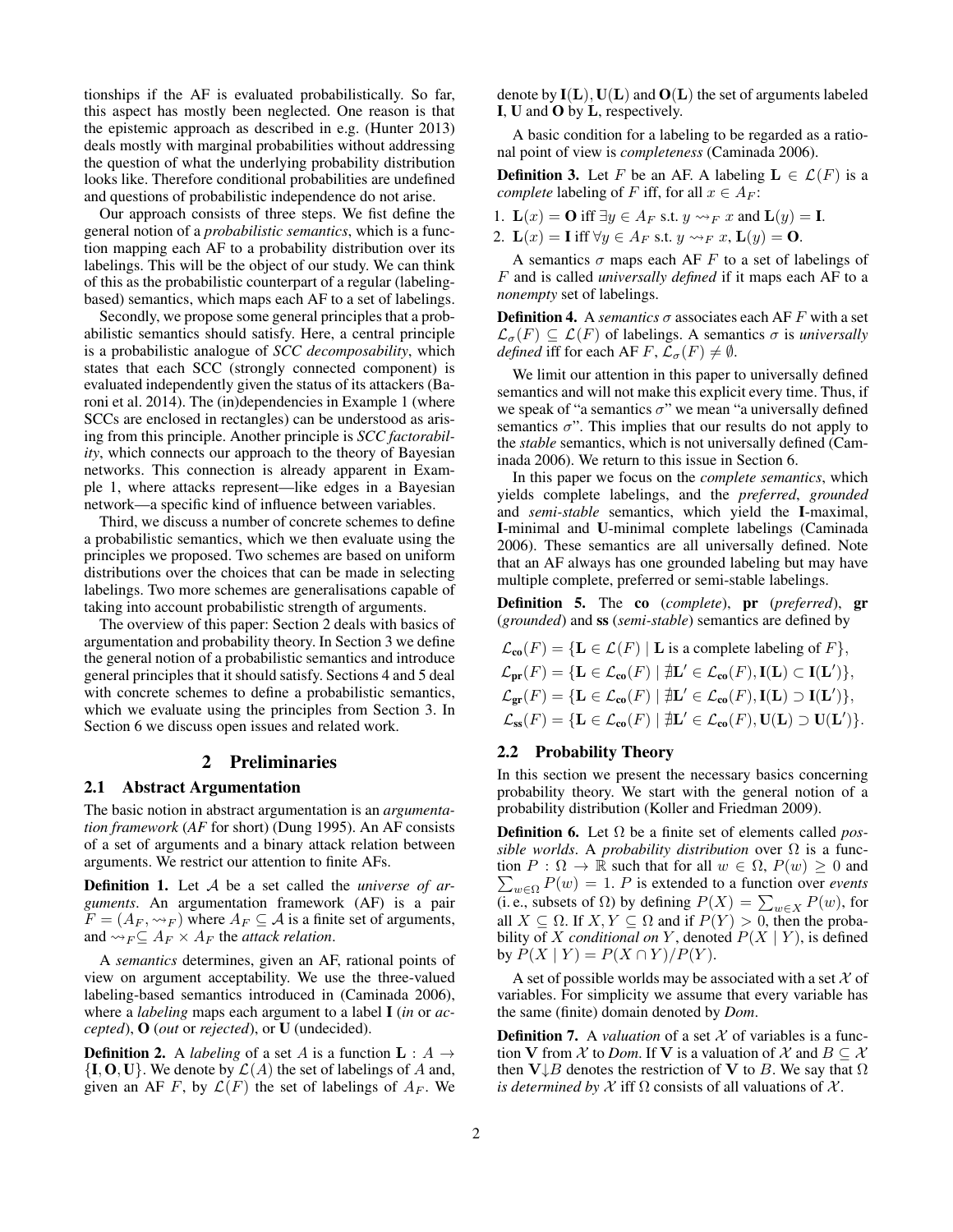If  $\Omega$  is determined by X and if  $x \in X$  and  $v \in Dom$ , we denote by  $x =_{\Omega} v$  the set  $\{V \in \Omega \mid V(x) = v\}$ , omitting the subscript  $\Omega$  if clear from context. Furthermore, a valuation V of a set  $B \subseteq \mathcal{X}$  will also be used (abusing notation) to denote the event  $\{V' \in \Omega \mid V' \downarrow B = V\}.$ 

Given three sets U, V, W of variables, U is said to be *independent of* V *given* W if, once W is fixed, learning U does not affect the probability of V and vice versa (Koller and Friedman 2009). By setting  $W = \emptyset$ , the following also defines unconditional independence between  $U$  and  $V$ .

**Definition 8.** Let  $P$  be a probability distribution over a set  $\Omega$  determined by X and let  $U, V, W \subseteq X$ . We say that U *is independent of* V *given* W *(with respect to* P*)* iff, for all valuations U, V and W of  $U, V$  and W, respectively, we have  $P(\mathbf{U} \mid \mathbf{V} \cap \mathbf{W}) = P(\mathbf{U} \mid \mathbf{W})$  if  $P(\mathbf{V} \cap \mathbf{W}) > 0$ .

Remark 1. The following fact will be useful in what follows: If  $U$  is independent of  $V$  given  $W$  then, for any  $U' \subseteq U$  and  $V' \subseteq V$ , we have that U' is independent of V <sup>0</sup> given W. This is called the *decomposition* property of conditional independence (Koller and Friedman 2009).

We apply the notions defined here to abstract argumentation by interpreting arguments as variables with domain  ${I, U, O}$ . Given an AF F, a probability distribution over  $\mathcal{L}(F)$  represents a probabilistic evaluation of F, and an event like  $a = I$  represents the event that a is accepted.

# 3 Probabilistic Semantics

We now define a probabilistic counterpart of a regular semantics. A *probabilistic semantics* associates each AF with a probability distribution over its labelings and represents a particular type of probabilistic evaluation for any AF.

**Definition 9.** A *probabilistic semantics*  $\pi$  maps each AF  $F$ to a probability distribution over  $\mathcal{L}(F)$  denoted by  $P_{\pi}(F)$ .

A probabilistic semantics yields absolute probabilities (e.g.  $P_{\pi}(F)(r = I)$  for the probability that *r* is accepted) as well as joint and conditional probabilities (e.g.  $P_{\pi}(F)(r =$  $\mathbf{I} \mid f = \mathbf{O} \cap d = \mathbf{O}$  for the probability that *r* is accepted if we learn that *f* and *d* are rejected).

We now discuss some general principles for a probabilistic semantics. Like the principles studied in standard abstract argumentation (van der Torre and Vesic 2017) these principles can be used to check whether a semantics behaves as desired or act as guiding principles in defining one.

#### 3.1  $\sigma$ -compatibility

The first principle states that a probabilistic semantics  $\pi$  is compatible with a semantics  $\sigma$  in the sense that a labeling receives nonzero probability if and only if it is a  $\sigma$  labeling.

**Definition 10.** A probabilistic semantics  $\pi$  is  $\sigma$ -compatible iff for all  $F$ ,  $P_{\pi}(F)(\mathbf{L}) > 0$  iff  $\mathbf{L} \in \mathcal{L}_{\sigma}(F)$ .

Note that a probabilistic semantics  $\pi$  cannot be  $\sigma$ compatible if  $\sigma$  is not universally defined, as this implies that  $P_{\pi}(F)$  is not a probability distribution if F has no labelings.

# 3.2 Probabilistic SCC Decomposability

We now describe a probabilistic analogue of a principle called *decomposability w.r.t. SCC partitioning* (Baroni et al. 2014). Here we call it *SCC decomposability* and we simplify its definition somewhat. We first define the notion of SCC formally, as well as the notion of an *outparent* of a set of arguments. An outparent of a set  $S$  of arguments is any argument attacking S but not a member of S.

Definition 11. Let F be an AF. The set of *SCCs* (*strongly connected components*) of  $F$ , denoted  $SCC(F)$ , contains all equivalence classes induced by the *path equivalence relation* ∼<sub>F</sub> over  $A_F$  defined by  $x \sim_F y$  iff  $x = y$  or there is a directed path from  $x$  to  $y$  and  $y$  to  $x$ . An argument  $x \in A_F$  is an *outparent* of a set  $S \subseteq A_F$  iff there is a  $y \in S$ such that  $x \rightarrow_F y$ , and  $x \notin S$ . The set of outparents of S is denoted by  $OP<sub>F</sub>(S)$ .

We also use the following auxiliary notions.

**Definition 12.** Let F be an AF and let  $S \subseteq A_F$ . The *context* of S is the set  $S \cup OP_F(S)$  and is denoted by  $C_F(S)$ . S is an *unattacked set* iff it has no outparents. The *restriction of F to S* is the AF  $(S, \rightsquigarrow_F \bigcap S \times S)$  and is denoted by  $F \downarrow S$ .

SCC decomposability states that the labelings of an AF are determined independently for *each SCC* S *given the outparents of* S by means of a *local function*. For the following definition, note that the set of outparents of an SCC S of an AF F is always an unattacked set of the AF  $F\downarrow C_F(S)$ .

Definition 13. (Baroni et al. 2014) A *local function* L is a function that assigns to each AF  $F$ , unattacked set  $I$  of  $F$ , and labeling  $\mathbf{L}_I \in \mathcal{L}(I)$ , a set  $\mathbb{L}(F, \mathbf{L}_I) \subseteq \mathcal{L}(A_F \setminus I)$ . We say that a local function  $\mathbb L$  *represents* a semantics  $\sigma$  iff, for each AF F, we have that  $\mathbf{L} \in \mathcal{L}_{\sigma}(F)$  iff

$$
\forall S \in \mathsf{SCC}(F), \mathbf{L} \downarrow S \in \mathbb{L}(F \downarrow C_F(S), \mathbf{L} \downarrow OP_F(S)).
$$

We say that a semantics  $\sigma$  is *SCC decomposable* iff there exists a local function  $\mathbb L$  that represents  $\sigma$ .

To prove that a semantics  $\sigma$  is SCC decomposable, a local function must be defined and it must be shown that it represents  $\sigma$ . An important example of a local function is the one that mimics the effect of a labeling  $L_I$  of the outparents I of an SCC S by  $(1)$  attacking **O**-labeled outparents;  $(2)$  making U-labeled outparents self-attacking; and (3) ignoring attacks between outparents (Baroni et al. 2014). We denote this local function by  $\mathbb{L}_{\sigma}$ .

**Definition 14.** Given a semantics  $\sigma$  we define the local function  $\mathbb{L}_{\sigma}$  by  $\mathbb{L}_{\sigma}(F, \mathbf{L}_I) = \mathcal{L}_{\sigma}(F|_{(I, \mathbf{L}_I)}) \downarrow (A_F \setminus I)$ , where  $F|_{(I,\mathbf{L}_I)}=(A_F\cup\{x'\mid x\in I,L(x)=\mathbf{0}\},(\leadsto_F\backslash(I\times I))\cup$  $\{(x',x) \mid x \in I, L(x) = \mathbf{O}\} \cup \{(x,x) \mid x \in I, L(x) = \mathbf{U}\}).$ 

It was shown in (Baroni et al. 2014) that, for all  $\sigma \in$ {co, pr, gr},  $\sigma$  is SCC decomposable because  $\mathbb{L}_{\sigma}$  represents  $\sigma$ . However, there is no local function that represents ss and hence ss is not SCC decomposable.

We now define a probabilistic analogue of SCC decomposability. We say that π satisfies *probabilistic SCC decomposability* if for each AF F,  $P_{\pi}(F)$  is decomposable into the product of local probabilities, determined by a *local probability function*, for each SCC given its outparents.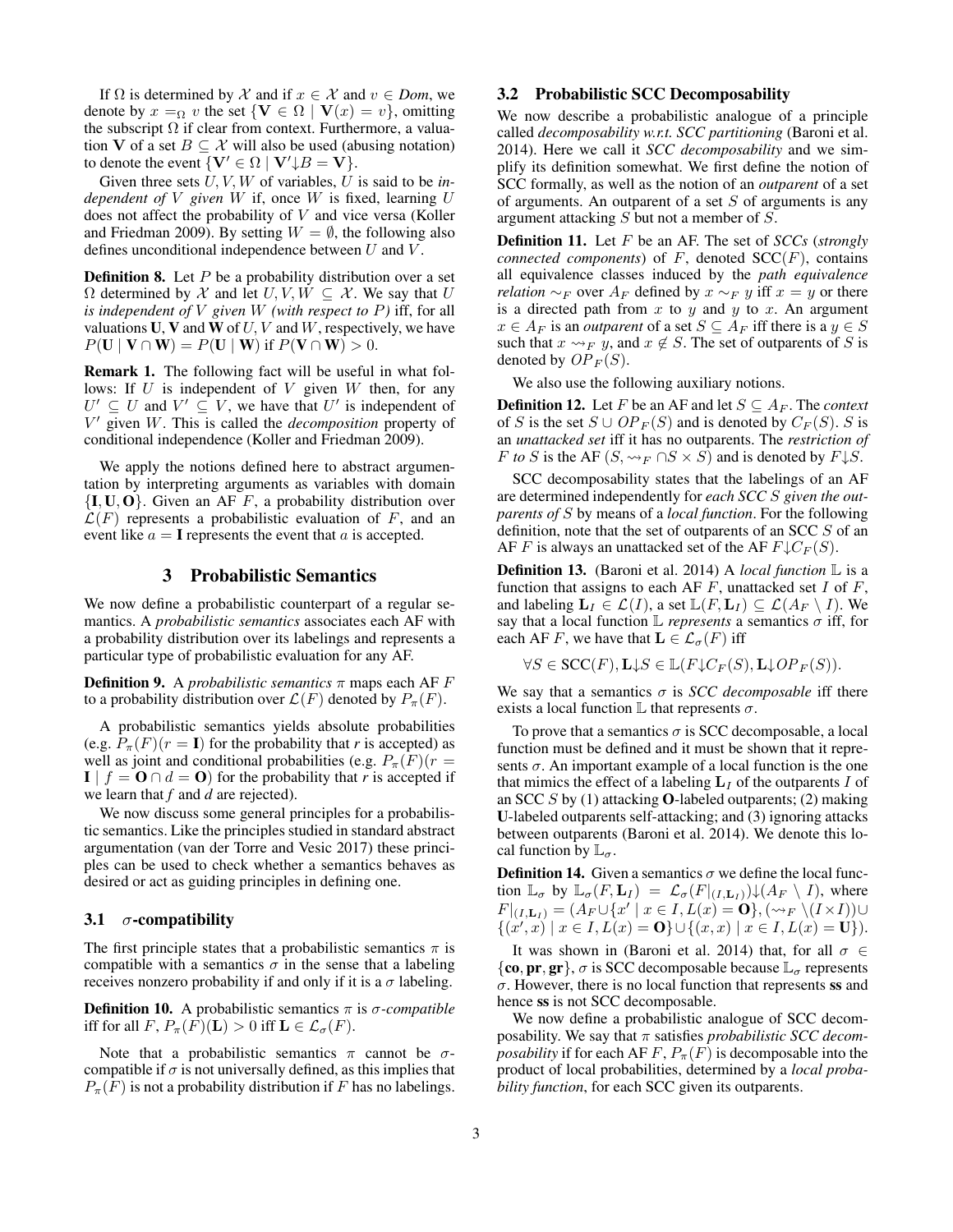Definition 15. A *local probability function* P assigns to each AF F, unattacked set I of F, and labeling  $L_I$  of I, a probability distribution over  $\mathcal{L}(A_F \setminus I)$  denoted by  $\mathbb{P}(F, L_I)$ . We say that  $\mathbb P$  represents  $\pi$  iff, for each AF F,

$$
P_{\pi}(F)(\mathbf{L}) = \prod_{S \in \mathrm{SCC}(F)} \mathbb{P}(F \downarrow C_F(S), \mathbf{L} \downarrow OP_F(S))(\mathbf{L} \downarrow S).
$$

We say that  $\pi$  satisfies *probabilistic SCC decomposability* iff there exists a local probability function  $\mathbb P$  that represents  $\pi$ .

The following proposition establishes a link between the two notions of SCC decomposability. Note that the only-if direction does not hold (this is demonstrated in Section 4.1).

**Proposition 1.** Let  $\pi$  be  $\sigma$ -compatible. If  $\pi$  is probabilisti*cally SCC decomposable then* σ *is SCC decomposable.*

*Proof.* Suppose  $\pi$  is  $\sigma$ -compatible and  $\pi$  satisfies probabilistic SCC decomposability. Let  $\mathbb P$  represent  $\pi$ . Define  $\mathbb L$  by  $\mathbf{L} \in \mathbb{L}(F, \mathbf{L}_I)$  iff  $\mathbb{P}(F, \mathbf{L}_I)(\mathbf{L}) > 0$ . It can be checked that L represents  $\sigma$ . Hence  $\sigma$  is SCC decomposable.  $\Box$ 

Note that probabilistic SCC decomposability is not just a principle that a probabilistic semantics may or may not satisfy, but also a way to *define* a probabilistically SCC decomposable semantics, i.e., via a local probability function. We use this strategy in Section 4 and 5. Proposition 1 implies, however, that such a semantics cannot be compatible with a non-SCC decomposable semantics like the ss semantics.

The main benefit of probabilistic SCC decomposability is that it ensures that the evaluation of an AF complies with the probabilistic independencies implied by the topology of the AF. To see why, we need to consider two additional principles, both of which follow from probabilistic SCC decomposability. These are the topic of the next two sections.

#### 3.3 SCC Factorability

The next principle, called *SCC factorability*, precisely states how the topology of an AF translates into probabilistic independencies when the AF is evaluated probabilistically. It connects the well-known factorisation condition for a Bayesian network with the probabilistic SCC decomposability principle discussed above. We discuss the relationship with Bayesian networks in more detail in Section 6.

We say that a probability distribution is *SCC factorable* if it is decomposable into the product of conditional probabilities corresponding to *each SCC given its outparents*.

**Definition 16.** Let  $F$  be an AF. A probability distribution  $P$ over  $\mathcal{L}(F)$  is *SCC-factorable* w.r.t. F iff, for all  $\mathbf{L} \in \mathcal{L}(F)$ ,

$$
P(\mathbf{L}) = \prod_{S \in \text{SCC}(F)} P(\mathbf{L} \downarrow S \mid \mathbf{L} \downarrow OP_F(S)). \tag{1}
$$

SCC factorability can be expressed equivalently by a set of probabilistic independence statements. For this we need to define the notion of (non)descendant. This is defined like a (non)descendant of a variable in a Bayesian network, except that we also consider nondescendants of *sets* of variables.

**Definition 17.** Let F be an AF,  $x, y \in A_F$  and  $S \subseteq A_F$ . x is a *descendant* of y iff  $x = y$  or there is a directed path from  $y$  to  $x$ .  $x$  is a *descendant* of  $S$  iff  $x$  is a descendant of some  $y \in S$ . x is *nondescendant* of S iff x is not a descendant of S. The set of nondescendants of S is denoted by  $ND_F(S)$ .

SCC factorability is equivalent to stating that *every SCC* S *is independent of its nondescendants given its outparents*. To see why this makes sense, note that the influence—if any of a nondescendant of an SCC S on S is always mediated by the outparents of S. That is, any directed path of attacks from a nondescendant of  $S$  to  $S$  must go through an outparent of S. Intuitively, then, the nondescendants of S should not influence  $S$  if we fix the status of the outparents of  $S$ .

Proposition 2. *Let* F *be an AF. A probability distribution P* over  $\mathcal{L}(F)$  *is SCC-factorable w.r.t. F iff for all*  $S \in$  $SCC(F)$ *, S is independent of ND<sub>F</sub>(S)</sub> given OP<sub>F</sub>(S).* 

*Proof.* (Only if) Suppose P is SCC-factorable w.r.t. F and let  $S \in \text{SCC}(F)$ . Let **S**,  $\mathbf{OP}_S$  and  $\mathbf{ND}_S$  be valuations of S,  $OP_F(S)$  and  $ND_F(S)$ , respectively. Assume  $P(\mathbf{OP}_S \cap$  $\mathbf{ND}_S$ ) > 0. Then  $P(\mathbf{S} | \mathbf{ND}_S) = P(\mathbf{S} \cap \mathbf{ND}_S) / P(\mathbf{ND}_S)$ . (1) imples that  $P(S \cap ND_S) = P(S|OP_S)P(ND_S)$ . Hence  $P(S | ND<sub>S</sub>) = P(S | OP<sub>S</sub>)$ . Since  $OP<sub>F</sub>(S) \subseteq$  $ND_F(S)$  and  $P(\mathbf{OP}_S \cap \mathbf{ND}_S) > 0$  we have  $\mathbf{ND}_S \subseteq \mathbf{OP}_S$ and thus  $P(S | OP<sub>S</sub> \cap ND<sub>S</sub>) = P(S|OP<sub>S</sub>)$ . Hence S is independent of  $ND_F(S)$  given  $OP_F(S)$ . (If) Suppose each  $S \in \text{SCC}(F)$  is independent of  $ND_F(S)$  given  $OP_F(S)$ . Let  $S_1, \ldots, S_n$  be a ordering of SCC(F) s.t., if  $S_i$  is a descendant of  $S_i$ , then  $i < j$ . The chain rule yields, for all  $L \in$  $\mathcal{L}(F)$ ,  $P(\mathbf{L}) = \prod_{S_i} P(\mathbf{L} \downarrow S_i \mid \mathbf{L} \downarrow S_1 \cup \ldots \cup S_{i-1})$  where, for all  $S_i$ ,  $OP_F(S_i) \subseteq S_1 \cup \ldots \cup S_{i-1} \subseteq ND_F(S_i)$ . Because each  $S_i$  is independent of  $ND_F(S_i)$  given  $OP_F(S_i)$ it follows that, for all  $\mathbf{L} \in \mathcal{L}(F)$ ,  $P(\mathbf{L}) = \prod_{S_i} P(\mathbf{L} \downarrow S_i |$  $\mathbf{L} \downarrow OP_F(S_i)$ . Thus P is SCC factorable w.r.t. F.  $\Box$ 

**Example 2.** Let  $F$  be the AF from Figure 1. Suppose  $P$  is SCC factorable w.r.t. F. Consider the SCC  $\{m, f\}$ , which has nondescendants *t* and *d* but no outparents. Hence  $\{m, f\}$ is independent of  $\{t, d\}$ . It also follows that the individual members of these sets are independent (cf. Remark 1). For example, *m* is independent of *t*. It similarly follows that *c* and *w* are independent of *m, f, t* and *d* conditional on *r*. On the other hand it is not necessarily true that  $m$  and  $f$  are independent of  $t$  and  $d$  conditional on  $r$ . All this is in line with what we argued for in example 1.

Any probabilistically SCC decomposable semantics produces SCC factorable probability distributions.

Proposition 3. *If* π *satisfies probabilistic SCC decomposability then for each AF F,*  $P_{\pi}(F)$  *is SCC factorable w.r.t. F.* 

*Proof (Sketch).* Suppose  $\pi$  satisfies probabilistic SCC decomposability. Let P represent  $\pi$ , F be an AF,  $S \in \text{SCC}(F)$ and  $\mathbf{L} \in \mathcal{L}(F)$ . Rewriting  $P_{\pi}(F)(\mathbf{L} \downarrow S \mid \mathbf{L} \downarrow OP_F(S))$ using definitions 6 and 15 and taking out common factors yields  $\mathbb{P}(F\downarrow C_F(S), \mathbf{L}\downarrow OP_F(S))(\mathbf{L}\downarrow S)$ . Via definitions 15 and 16 it follows that  $P_{\pi}(F)$  is SCC factorable w.r.t.  $F$ .  $\Box$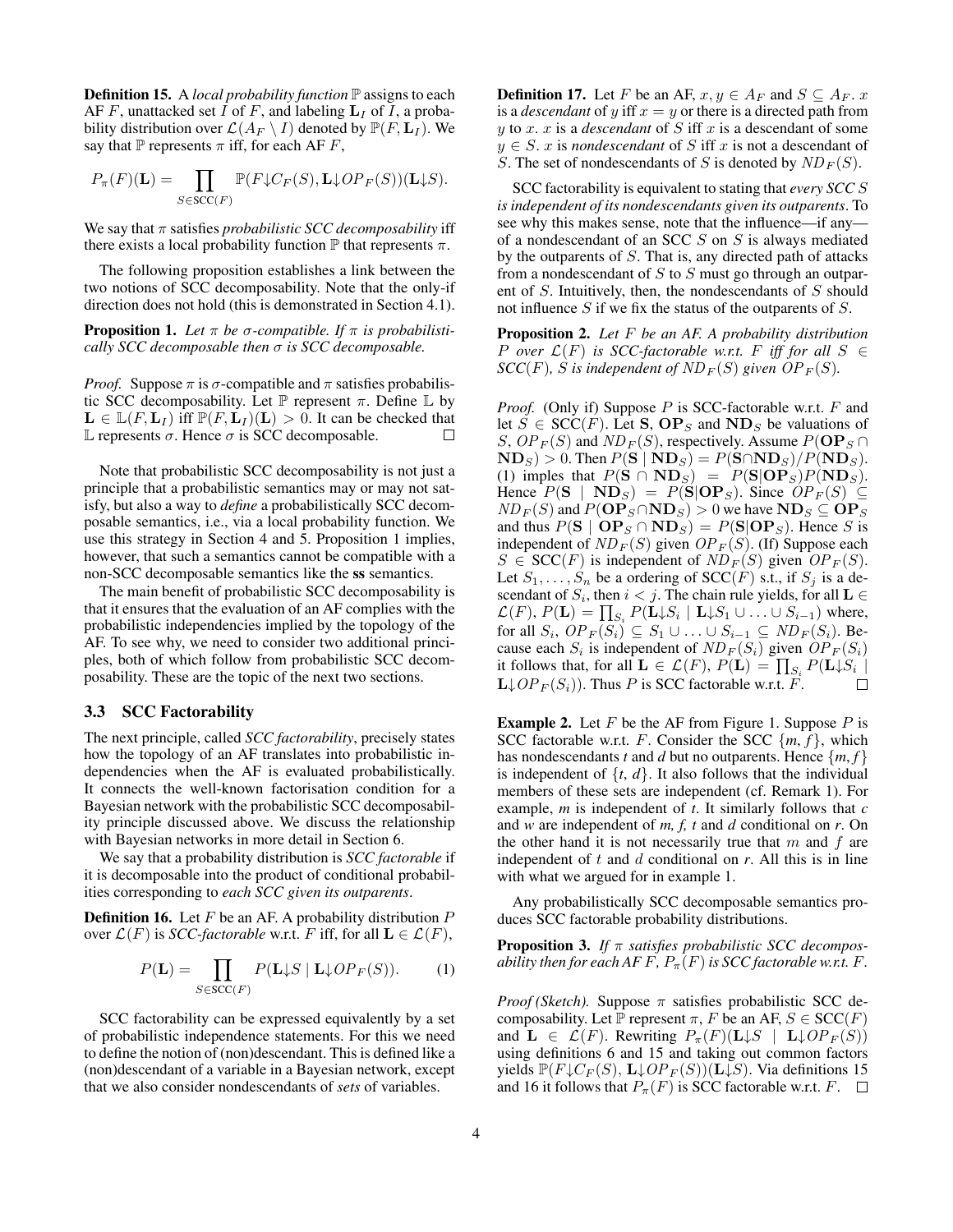#### 3.4 Probabilistic Directionality

We now introduce a probabilistic version of *directionality* (Baroni and Giacomin 2007). This principle states that, since the members of an unattacked set  $B$  of an AF  $F$  do not depend on arguments outside  $B$ , evaluating  $B$  in isolation (i.e., evaluating F restricted to B) is equivalent to evaluating  $F$ , as far as the members of  $B$  is concerned. While the co, gr and pr semantics satisfy directionality, the ss semantics does not (Baroni and Giacomin 2007). Below we denote by  $\mathcal{L}_{\sigma}(F) \downarrow B$  the set  $\{L \downarrow B \mid L \in \mathcal{L}_{\sigma}(F)\}.$ 

**Definition 18.**  $\sigma$  satisfies *directionality* iff, for each AF  $F$ and unattacked set B of F we have  $\mathcal{L}_{\sigma}(F) \downarrow B = \mathcal{L}_{\sigma}(F \downarrow B)$ .

We define the probabilistic version as follows.

**Definition 19.**  $\pi$  satisfies *probabilistic directionality* iff, for each AF F, unattacked set B of F, and valuation **B** of B, we have  $P_{\pi}(F)(\mathbf{B}) = P_{\pi}(F \downarrow B)(\mathbf{B}).$ 

**Example 3.** (Continued from Example 1) Suppose  $\pi$  satisfies probabilisitic directionality. Because  $\{m, f\}$  is an unattacked set,  $m$  and  $f$  do not depend on the remaining arguments. Thus, evaluating  $F\downarrow\{m, f\}$  is equivalent to evaluating  $F$ , as far as  $m$  and  $f$  are concerned. More precisely, let  $F' = F \downarrow \{m, f\}$ . We then have, for all  $l_m, l_f \in \{I, U, O\}$ ,

$$
P_{\pi}(F)(m = l_m \cap f = l_f) = P_{\pi}(F')(m = l_m \cap f = l_f).
$$

Any probabilistic semantics satisfying probabilistic SCC decomposability also satisfies probabilistic directionality.

Proposition 4. *If* π *satisfies probabilistic SCC decomposability then* π *satisfies probabilistic directionality.*

*Proof (Sketch).* Suppose  $\pi$  satisfies probabilistic SCC decomposability. Let  $\mathbb P$  represent  $\pi$ . Let  $F$  be a AF, B an unattacked set of F, and  $\mathbf{B} \in \mathcal{L}(B)$ . Rewriting  $P_{\pi}(F \downarrow B)(\mathbf{B})$  using definition 15 yields  $\prod_{S \in \text{SCC}(F), S \subseteq B}$  $\mathbb{P}(F\downarrow C_F(S), \mathbf{B}\downarrow OP_F(S))$  (**B** $\downarrow$ *S*). This can be rewritten equivalently in terms of a product of probabilities corresponding to *all* SCCs of F, which yields  $\sum_{\mathbf{L}\in\mathcal{L}(F),\mathbf{L}\downarrow B=\mathbf{B}}$  $\prod_{S\in {\operatorname{SCC}}(F)} \mathbb{P}(F {\downarrow} C_F(S), \mathbf{L}{\downarrow} OP_F(S))$  (L $\downarrow S$ ). This implies, via definition 6 and 15, that  $P_{\pi}(F \downarrow B)(B)$  =  $P_{\pi}(F)(\mathbf{B})$ . Hence  $\pi$  satisfies directionality. П

## 4 Uniform Probabilistic Semantics

In this section we discuss two schemes that define a probabilistic semantics. They are both based on the *principle of indifference*. According to this principle, if there are *n* possibilities and no way to distinguish them, then each receives probability <sup>1</sup>/n. In other words, we consider *uniform* distributions over the different choices we can make in selecting labelings. We show, however, that this idea can be applied in two ways. We evaluate the resulting semantics on the basis of the principles discussed in the previous section.

#### 4.1 The  $\sigma$ -uniform semantics

The first scheme simply produces uniform distributions over the labelings of an AF under a given semantics  $\sigma$ . This has been done earlier in (Thimm et al. 2017) and was justified empirically in (Toniolo, Norman, and Oren 2017). We call it the  $\sigma$ -uniform semantics and denote it by  $\sigma^u$ .

**Definition 20.** Let  $\sigma$  be a semantics. The  $\sigma^u$  probabilistic semantics of an AF $F$  is defined by

$$
P_{\sigma^u}(F)(\mathbf{L}) = \begin{cases} \frac{1}{|\mathcal{L}_{\sigma}(F)|}, & \text{if } \mathbf{L} \in \mathcal{L}_{\sigma}(F) \\ 0, & \text{otherwise.} \end{cases}
$$

We first note the following.

**Proposition 5.** For any semantics  $\sigma$ ,  $\sigma^u$  is  $\sigma$ -compatible.

Does a semantics defined by the  $\sigma$ -uniform scheme satisfy probabilistic SCC decomposability? The  $gr^u$  semantics does. However, this is a degenerate case:  $gr^u$  always assings probability 1 to the grounded labeling. In general, the answer is no. For the semantics we consider, we have:

Proposition 6. *The*  $\mathbf{co}^u$ ,  $\mathbf{pr}^u$  and  $\mathbf{ss}^u$  semantics do not sat*isfy probabilistic SCC decomposability.*

This is demonstrated by the following example. It is based on the  $\mathbf{pr}^u$  semantics but also applies to  $\mathbf{co}^u$  and  $\mathbf{ss}^u$ .

**Example 4.** (Continued from Example 1) The AF  $F$  shown in Figure 1 has seven pr labelings. Thus, according to  $P_{\mathbf{pr}^u}(F)$  each receives probability  $1/7$  (see Table 1). First note that *m* is not independent of *t*:

$$
P_{\mathbf{p}r^u}(F)(m = \mathbf{I}) = \frac{3}{7}
$$
  $P_{\mathbf{p}r^u}(F)(m = \mathbf{I} \mid t = \mathbf{I}) = \frac{1}{3}$ .  
It follows that  $\{m, f\}$  is not independent of  $\{t, d\}$  (cf. Remark 1) and hence that  $P_{\mathbf{p}r^u}(F)$  is not SCC factorable. Furthermore,  $\mathbf{p}r^u$  fails probabilistic directionality. To see why, consider the unattacked set  $B = \{m, f\}$  and note that

 $P_{\mathbf{pr}^u}(F \mathord{\downarrow} B)(m=\mathbf{I}) = P_{\mathbf{pr}^u}(F \mathord{\downarrow} B)(f=\mathbf{I}) = \mathbf{1}/\mathbf{2}.$ 

On the other hand we have

$$
P_{\mathbf{pr}^u}(F)(m = \mathbf{I}) = \frac{3}{7} \text{ and } P_{\mathbf{pr}^u}(F)(f = \mathbf{I}) = \frac{4}{7}.
$$

|                | m        |   |   |             | r | $\overline{c}$ | w |  |
|----------------|----------|---|---|-------------|---|----------------|---|--|
|                |          |   |   | $\mathbf o$ |   |                |   |  |
| L,             |          | О | О | 1           | O |                | О |  |
| $\mathbf{L}_3$ |          | О | О | I           | O | О              |   |  |
| $\mathbf{L}_4$ | O        |   | 1 | $\bf{o}$    | 0 |                | 0 |  |
| $\mathbf{L}_5$ | о        |   | 1 | O           | O | O              |   |  |
| $\mathbf{L}_6$ | O        |   | О | 1           | O |                | 0 |  |
|                | $\Omega$ |   | 0 |             | O | 0              |   |  |

Table 1: The distribution  $P_{\mathbf{pr}^u}(F)$  for F shown in Figure 1

Thus, the straightforward application of the principle of indifference in this scheme does not generally lead to wellbehaved semantics with respect to the principles discussed in Section 3. The semantics we consider next fixes this.

#### 4.2 The  $\sigma$ -SCC-uniform semantics

The next scheme is, like the  $\sigma$ -uniform scheme, based on the principle of indifference, but now applied to each SCC separately. We call it the σ*-SCC-uniform* scheme and define it it in terms of a local probability function that, in turn, is defined in terms of  $\mathbb{L}_{\sigma}$  (see definition 14).

**Definition 21.** Let  $\sigma$  be a semantics. We denote by  $\mathbb{P}^{su}_{\sigma}$  the local probability function defined by

$$
\mathbb{P}^{su}_{\sigma}(F, \mathbf{L}_I)(\mathbf{L}) = \begin{cases} \frac{1}{|\mathbb{L}_{\sigma}(F, \mathbf{L}_I)|}, & \text{if } \mathbf{L} \in \mathbb{L}_{\sigma}(F, \mathbf{L}_I) \\ 0, & \text{otherwise.} \end{cases}
$$

We call the semantics represented by  $\mathbb{P}^{su}_{\sigma}$  the  $\sigma$ -*SCCuniform semantics* and denote it by  $\sigma^{su}$ .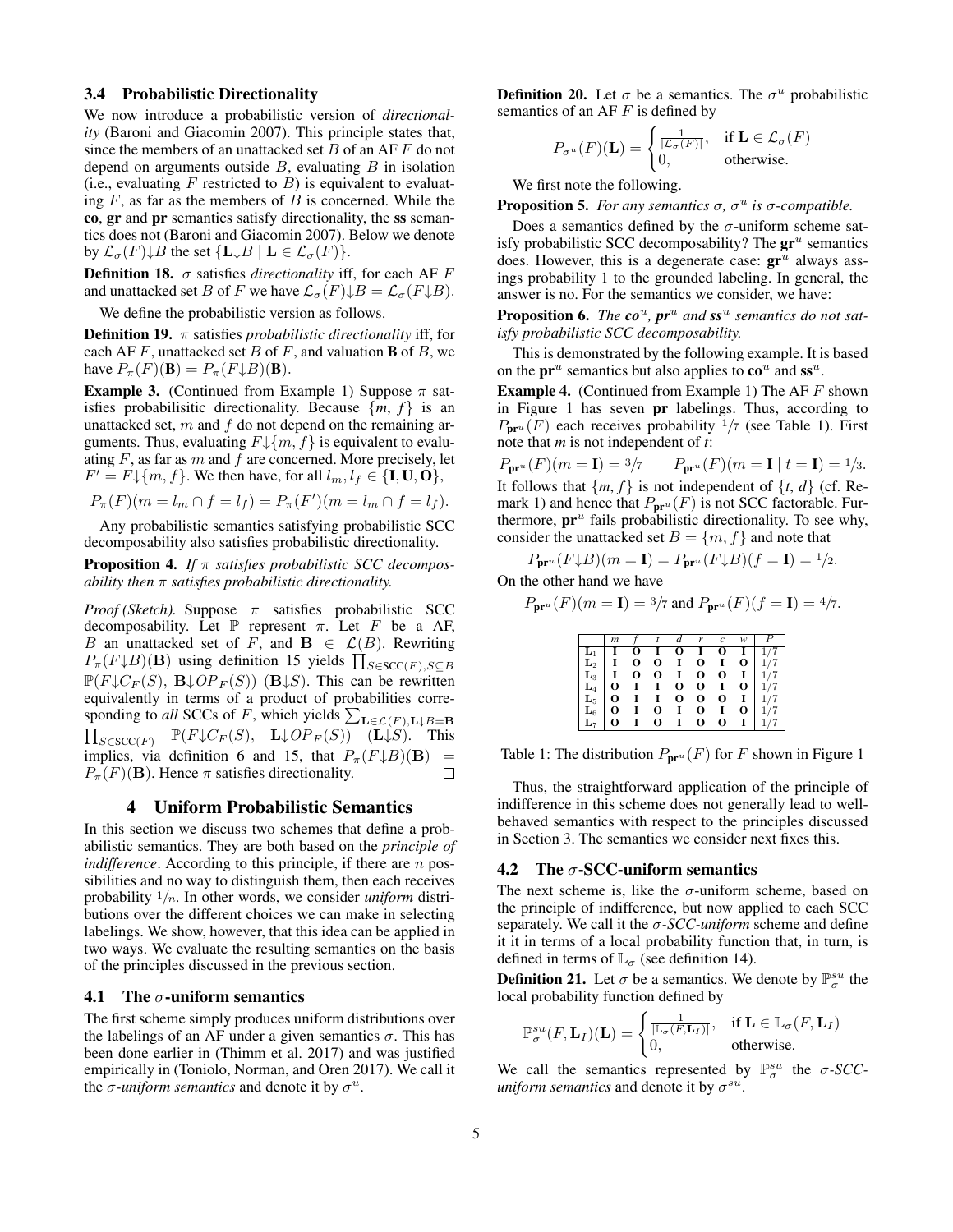Earlier we saw that, for any semantics  $\sigma$ ,  $\sigma^u$  is  $\sigma$ compatible. The same does not apply to  $\sigma^{su}$ . The following example demonstrates that  $ss^{su}$  is not  $ss$ -compatible.

**Example 5.** Define F by  $A_F = \{a, b, c\}$  and  $a \rightsquigarrow_F b$ ,  $b \rightsquigarrow_F a, b \rightsquigarrow_F c$ , and  $c \rightsquigarrow_F c$ . Define  $\mathbf{L} \in \mathcal{L}(F)$  by  $\mathbf{L}(a) = \mathbf{I}, \mathbf{L}(b) = \mathbf{O}$  and  $\mathbf{L}(c) = \mathbf{U}$ . While  $\mathbf{L} \notin \mathcal{L}_{ss}(F)$ , we do have  $P_{\mathbf{s} s^{su}}(F)(\mathbf{L}) = 1/2$ .

However, we do have that compatibility is guaranteed if we use an SCC decomposable semantics:

**Proposition 7.** If  $\sigma$  is SCC decomposable then  $\sigma^{su}$  is σ*-compatible.*

*Proof (Sketch).* Definitions 13 and 21 imply that, if  $\sigma$  is SCC decomposable, then we have  $\mathbf{L} \in \mathcal{L}_{\sigma}(F)$  iff for all  $S \in \text{SCC}(F)$ ,  $\mathbb{P}_{\sigma}^{su}(F \downarrow C_F(S), \mathbf{L} \downarrow OP_F(S)) > 0$ . Hence  $\mathbf{L} \in \mathcal{L}_{\sigma}(F)$  iff  $P_{\sigma}^{su}(F)(\mathbf{L}) > 0$ .

Unlike the  $\sigma$ -uniform scheme, any semantics defined by the  $\sigma$ -SCC-uniform scheme satisfies probabilistic SCC decomposability. This follows directly from how it is defined.

**Proposition 8.** For any semantics σ, σ<sup>su</sup> satisfies proba*bilistic SCC decomposability.*

The following example demonstrates how the  $pr^{su}$  semantics deals with our running example.

|                                                                                                                                      | m            | $\mathcal{F}$ | $\mathfrak{r}$ | $\boldsymbol{d}$ | $\mathbf{r}$ | $\mathfrak{c}$ | w | $\boldsymbol{P}$                                                                                                                                                                                                      |
|--------------------------------------------------------------------------------------------------------------------------------------|--------------|---------------|----------------|------------------|--------------|----------------|---|-----------------------------------------------------------------------------------------------------------------------------------------------------------------------------------------------------------------------|
|                                                                                                                                      |              | о             | $\mathbf{I}$   | 0                | $\bf{I}$     | 0              |   |                                                                                                                                                                                                                       |
| $\begin{array}{ c c } \hline \textbf{L}_1 & \textbf{I} \ \textbf{L}_2 & \textbf{I} \ \textbf{L}_3 & \textbf{I} \ \hline \end{array}$ |              | 0             | 0              | $\bf{I}$         | 0            | $\bf{I}$       |   | $\begin{array}{c c}\n\textbf{I} & 1/4 \\ \textbf{O} & 1/8 \\ \textbf{I} & 1/8 \\ \textbf{O} & 1/8 \\ \textbf{I} & 1/8 \\ \textbf{O} & 1/8 \\ \textbf{O} & 1/8 \\ \textbf{I} & 1/8 \\ \textbf{I} & 1/8 \\ \end{array}$ |
|                                                                                                                                      |              | $\bf{o}$      | 0              | $\bf{I}$         | 0            | 0              |   |                                                                                                                                                                                                                       |
| $\mathbf{L}_4$                                                                                                                       | $\mathbf{O}$ | $\mathbf{I}$  | $\bf{I}$       | O                | 0            | $\bf{I}$       |   |                                                                                                                                                                                                                       |
| $\mathbf{L}_5$                                                                                                                       | 0            | $\mathbf{I}$  | $\mathbf{I}$   | O                | 0            | 0              |   |                                                                                                                                                                                                                       |
| $\mathbf{L}_6$                                                                                                                       | 0            | $\mathbf{I}$  | 0              | $\mathbf{I}$     | 0            | $\mathbf{I}$   |   |                                                                                                                                                                                                                       |
|                                                                                                                                      | 0            |               | 0              | 1                | O            | 0              |   | 1/8                                                                                                                                                                                                                   |

Table 2: The distribution  $P_{\mathbf{pr}^{su}}(F)$  for F shown in Figure 1



Figure 2: An AF with local conditional probabilities

Example 6. (Continued from Example 1) Table 2 shows the distribution  $P_{\mathbf{pr}^{su}}(F)$ . To see how this distribution is determined, consider Figure 2. Here, each SCC S is annotated with a table showing, for all the relevant labelings  $L_I$  of the outparents of S, the distribution  $\mathbb{P}^{su}_{\text{pr}}(F\downarrow C_F(S), \mathbf{L}_I)$  over S. Columns containing labelings of the outparents of  $S$  (if any) are gray. We can use these tables to verify the probability of a labeling by multiplying entries according to Definition 15. For example  $P_{\mathbf{pr}^{su}}(F)(\mathbf{L}_1) = 1/2 \times 1/2 \times 1 \times 1 = 1/4$ .

Since  $pr^{su}$  satisfies probabilistic SCC decomposability it satisfies probabilistic directionality. Indeed, we now have

$$
P_{\mathbf{pr}^{su}}(F)(m=I) = P_{\mathbf{pr}^{su}}(F)(f=I) = \frac{1}{2}.
$$

It also follows that  $P_{pr^{su}}(F)$  is SCC factorable. Indeed, m is now, unlike in Example 4, independent of *t*:

$$
P_{\mathbf{pr}^{su}}(F)(m = \mathbf{I}) = P_{\mathbf{pr}^{su}}(F)(m = \mathbf{I} \mid t = \mathbf{I}) = \frac{1}{2}.
$$

On the other hand *m* is *not* independent of *t* given *r*, since we have  $P_{\mathbf{pr}^{su}}(F)(m = \mathbf{I} \mid r = \mathbf{O}) = \frac{1}{3}$  and  $P_{\mathbf{pr}^{su}}(F)(m = I \mid r = \mathbf{0} \cap t = I) = 0$ . However in Example 1 we argued that this is to be expected.

In sum, the  $\sigma$ -SCC uniform scheme defines probabilistic semantics that are well-behaved with respect to the principles discussed in Section 3. However,  $\sigma^{su}$  is  $\sigma$ -compatible only if  $\sigma$  is SCC decomposable. In this sense, the  $\sigma$ -SCC uniform scheme cannot be combined with a non-SCC decomposable semantics like the ss semantics.

# 5 Parameterised Probabilistic Semantics

So far we only considered purely abstract AFs, where each argument is treated equally. We now consider semantics for AFs where each argument  $x$  is associated with a probability  $p(x)$ . This probability can be thought of as being associated with the event that  $x$  is a valid argument. A probabilistic semantics should, in this setting, take these probabilities into account. To motivate this, consider the following example.

**Example 7** (Alcohol and antibiotics). Let  $F$  be the AF shown in Figure 3. The scenario described here is similar to the one in Example 1, except that it only deals with choice between *m* and *f*, which affects *r*, which in turn affects *c* and *w*. Furthermore we believe that the agent might have taken antibiotics (a), implying that he cannot have alcohol and therefore does not drink red wine (a attacks *r*). However, we are uncertain about this;  $a$  is valid only with probability  $\frac{3}{4}$ . All the other arguments are valid with probability 1. In evaluating this AF, similar considerations apply as in Example 1. For example, learning that the agent chose *m* or *f* should not affect our belief about whether he took antibiotics:  $\{m, f\}$  is independent of a.



Figure 3: The alcohol and antibiotics example

The AF in Figure 3 is an example of what (Li, Oren, and Norman 2011) call a *probabilistic AF*. Formally, this is a pair  $(F, p)$  where F is an AF and p assigns to each  $x \in$  $A_F$  a probability. However, to obtain a compatible notion of probabilistic semantics, we model it differently. First of all, we take a *probability assignment* to be a function assigning a probability to each member of the universe of arguments.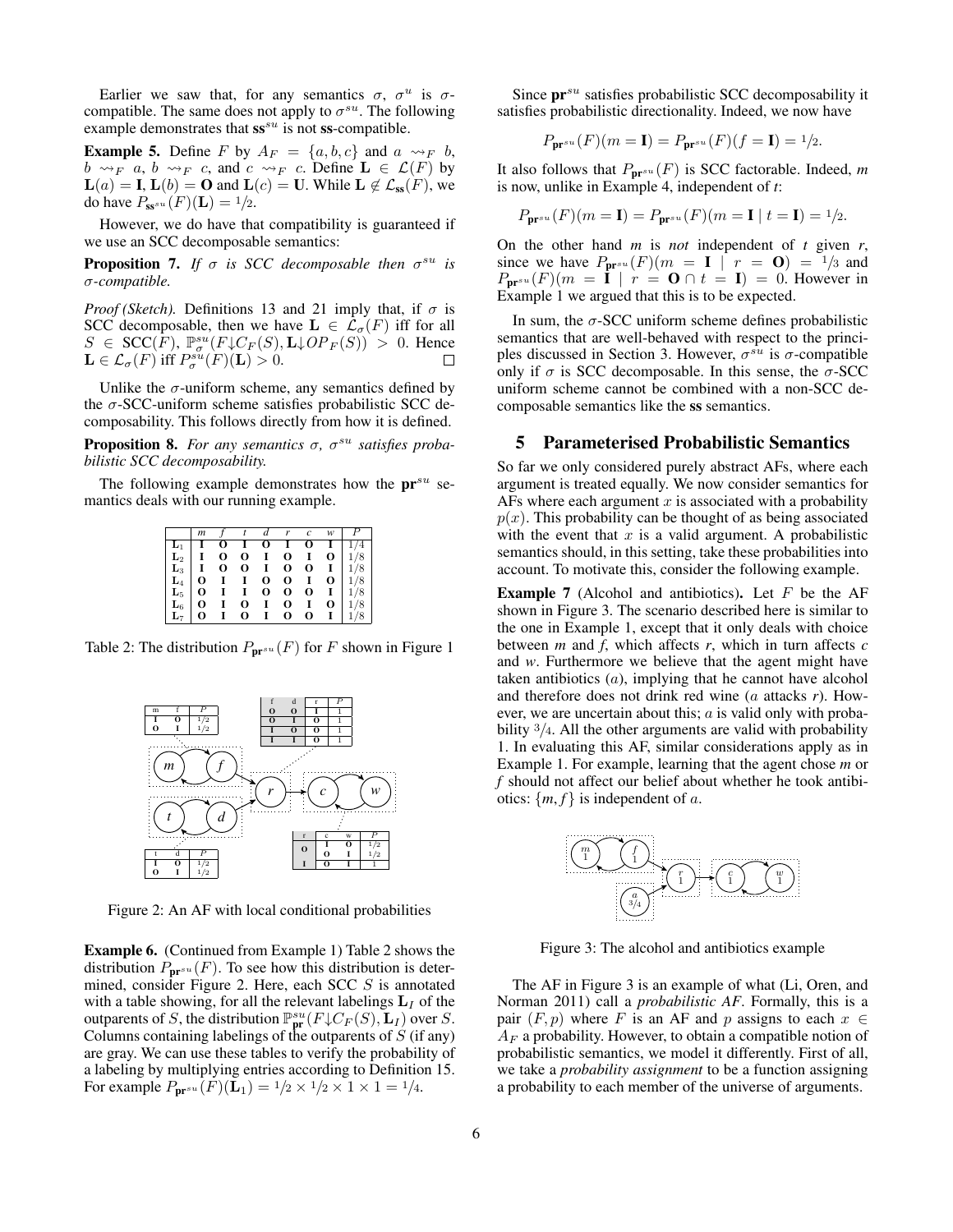Definition 22. A *probability assignment* (PA) is a function  $p : \mathcal{A} \rightarrow [0,1].$ 

Instead of pairing  $p$  with  $F$ , we use  $p$  as a parameter of a *parameterised* probabilistic semantics. Thus, a parameterised probabilistic semantics  $\pi^p$  (i.e.,  $\pi$  parameterised by p) is a probabilistic semantics in the sense of definition 9. This does introduce some redundancy, since  $p$  must assign probabilities to arguments that we may not be interested in. To solve this we assume that  $p(x) = 1$  whenever  $p(x)$  is not specified. If one insists on thinking in terms of probabilistic AFs, one can substitute  $P_{\pi^p}(F)$  with  $P_{\pi}((F, p))$  on the understanding that  $p(x)$  is specified for all  $x \in A_F$ .

#### **5.1** The  $\sigma$ -Constellations Semantics

We now describe a scheme for defining a parameterised probabilistic semantics that generalises the  $\sigma$ -uniform scheme. We call this the σ*-constellations* scheme. It is based on the *constellations* approach (Li, Oren, and Norman 2011; Hunter 2013). Here, the idea is that the probabilities of the arguments of an AF F induce a probability distribution over the subsets of  $A_F$ . In this context we refer to these subsets as *framework states*. Intuitively, a framework state B represents the situation that the members of  $B$  are valid and that the members of  $A_F \setminus B$  are not. Given a PA p, the distribution over the framework states of F (denoted by  $J_{(A_F,p)})$  is determined by assuming that events of different arguments being valid are independent:

$$
J_{(A,p)}(B) = (\prod_{x \in B} p(x)) \times \prod_{x \in A \setminus B} (1 - p(x)).
$$

Each framework state B of F gives rise to a sub-graph  $F \downarrow B$ and hence (given a semantics  $\sigma$ ) to the set  $\mathcal{L}_{\sigma}(F\downarrow B)$  of labelings. We assume that invalid arguments are labeled O, which leads to the following definition.

**Definition 23.** Let  $\sigma$  be a semantics, let F an AF and let  $B \subseteq A_F$ . The set of  $\sigma/B$  *labelings of* F is denoted by  $\mathcal{L}_{\sigma/B}(F)$  and consists of all  $\mathbf{L} \in \mathcal{L}(F)$  satisfying

$$
\mathbf{L} \downarrow B \in \mathcal{L}_{\sigma}(F \downarrow B) \text{ and } \forall x \in A_F \setminus B, \mathbf{L}(x) = \mathbf{0}.
$$

If we follow (Li, Oren, and Norman 2011) then the probability of a labeling  $L$  of F is the sum of the probabilities of all framework states that produce L:

$$
P(\mathbf{L}) = \sum_{B \subseteq A_F, \mathbf{L} \in \mathcal{L}_{\sigma/B}(F)} J_{(A_F, p)}(B).
$$

But if we use this formula, the probabilities of the labelings of  $F$  may sum up to more than 1, since the same labeling may be produced by more than one framework state. Instead, we uniformly distribute the probability of a framework state over the set of labelings it produces. Given a PA  $p$ , the  $\sigma$ constellations semantics (denoted  $\sigma_p^c$ ) is therefore defined as follows.

**Definition 24.** Let  $\sigma$  be a semantics and p a PA. The  $\sigma$ constellation semantics  $\sigma_p^c$  of an AF F is defined by

$$
P_{\sigma_p^c}(F)(\mathbf{L}) = \sum_{B \subseteq A_F, \mathbf{L} \in \mathcal{L}_{\sigma/B}(F)} \frac{J_{(A_F, p)}(B)}{|\mathcal{L}_{\sigma/B}(F)|}.
$$

The  $\sigma$ -constellation scheme generalises the  $\sigma$ -uniform scheme in the following sense.

**Proposition 9.** *If*  $\sigma$  *is a semantics,*  $F$  *an AF, and*  $p$  *a PA where, for all*  $x \in A_F$ ,  $p(x) = 1$ , then  $P_{\sigma_p^c}(F) = P_{\sigma^u}(F)$ .

*Proof (Sketch).* If for all 
$$
x \in A_F
$$
,  $p(x) = 1$  then  $J_{(A_F, p)}$   
(*B*) = 1 iff  $B = A_F$ . Hence  $P_{\sigma_p^c}(F) = P_{\sigma_u}(F)$ .

Obviously, if  $p$  assigns probability less than one to an argument, then  $\sigma_p^c$  may assign nonzero probability to a labeling that is not a  $\sigma$  labeling. In this case,  $\sigma_p^c$  is not  $\sigma$ compatible. What remains is to check whether a semantics defined by the  $\sigma$ -constellations scheme satisfies probabilistic SCC decomposability. For the grounded semantics it does:

**Proposition 10.** For each PA p,  $gr_p^c$  satisfies probabilistic *SCC decomposability.*

*Proof (Sketch).* Using the fact that the grounded semantics is SCC decomposable and that the grounded labeling is unique, we can show that, for all F,  $P_{gr_p^c}(F)$  equals  $P_{\mathbf{gr}^{cs}_{p}}(F)$  as defined in definition 26. Proposition 12 establishes that  $P_{\mathbf{gr}^{cs}_p}$  is probabilistically SCC decomposable.

However, propositions 6 and 9 imply that this does not hold in general. Here we demonstrate failure of probabilistic SCC decomposability under the  $\mathbf{pr}_p^c$  semantics.

|                | m |   | $\boldsymbol{a}$ | r | c | w |      |
|----------------|---|---|------------------|---|---|---|------|
| L1             |   | О | о                |   | О |   | '12  |
| $\mathbf{L}_2$ | О |   | О                | O |   | О | 1/12 |
| $\mathbf{L}_3$ | О |   | О                | 0 | О |   | 1/12 |
| $\mathbf{L}_4$ |   | О |                  | 0 | О |   | 3/16 |
| $\mathbf{L}_5$ |   | О |                  | 0 |   | О | 3/16 |
| $\mathbf{L}_6$ | О |   |                  | O | О |   | 3/16 |
| $\mathbf{L}_7$ | 0 |   |                  | 0 |   | O | 3/16 |

Table 3: The distribution  $P_{\text{pr}_p^c}(F)$  for F shown in Figure 3

**Example 8.** (Continued from Example 7) Let  $F$  be the AF shown in Figure 3. Let  $p$  be a PA that assigns probability  $\frac{3}{4}$  to a and probability 1 to all other arguments. The probability distribution  $P_{\mathbf{pr}_p^c}(F)$  is shown in Table 3. Explanation: the two framework states with nonzero probability are  $B_1 = \{m, f, r, c, w\}$  and  $B_2 = \{m, f, r, c, w, a\}$ with  $J_{(A_F, p)}(B_1) = 1/4$  and  $J_{(A_F, p)}(B_2) = 3/4$ . We have  $\mathcal{L}_{\text{pr}/B_1}(F) = \{L_1, L_2, L_3\}$  and  $\mathcal{L}_{\text{pr}/B_2}(F) =$  ${L_4, L_5, L_6, L_7}$ . Thus we distribute  $\frac{1}{4}$  uniformly over  $L_1, L_2$  and  $L_3$  and  $\frac{3}{4}$  uniformly over  $L_4, L_5, L_6$  and  $L_7$ .

Note that *m* is not independent of *a*:

$$
P_{\mathbf{pr}_p^c}(F)(m = \mathbf{I}) = \frac{11}{24}
$$
  $P_{\mathbf{pr}_p^c}(F)(m = \mathbf{I} \mid a = \mathbf{O}) = \frac{1}{3}$ .

This is a violation of SCC factorability. Therefore  $\mathbf{pr}_p^c$  does not satisfy probabilistic SCC decomposability.

#### 5.2 The  $\sigma$ -SCC-Constellations Semantics

We now consider a scheme that adapts the  $\sigma$ -constellations scheme similarly to how the  $\sigma$ -SCC-uniform scheme adapts the  $\sigma$ -uniform scheme. Like the  $\sigma$ -constellations scheme, it is based on the constellations approach, but now applied to each SCC separately. We first define the following function,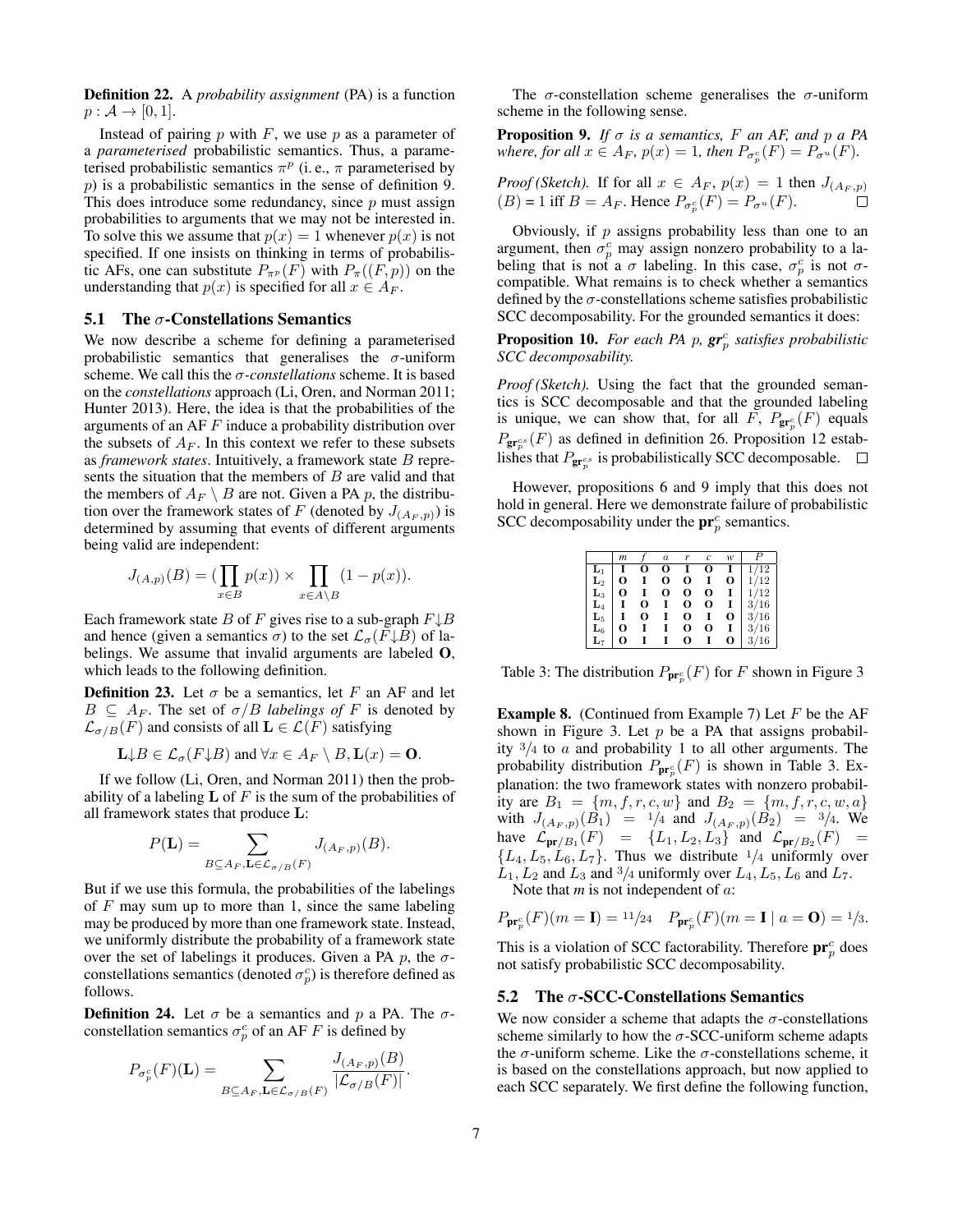which we use to determine the labelings of an SCC given a valuation of its outparents and a "local framework state".

**Definition 25.** Given a semantics  $\sigma$  we denote by  $\mathbb{C}_{\sigma}$  the function that assigns, to each AF  $F$ , unattacked set  $I$  of  $F$ , labeling  $\mathbf{L}_I \in \mathcal{L}(I)$  and set  $B \subseteq A_F \setminus I$ , a set  $\mathbb{C}_{\sigma}(F, \mathbf{L}_I, B)$ containing all  $\mathbf{L} \in \mathcal{L}(A_F \setminus I)$  such that  $\mathbf{L} \downarrow B \in \mathbb{L}_{\sigma}(F \downarrow B \cup I)$  $I, L_I$ ) and  $\forall x \in A_F \setminus (B \cup I), L(x) = 0$ .

We define the  $\sigma$ -SCC-constellations semantics in terms of a local probability function parameterised by a PA p. Note the similarity with Definition 24.

**Definition 26.** Let  $\sigma$  be a semantics and p a PA. We define the local probability function  $\mathbb{P}_{(\sigma,p)}^{cs}$  by

$$
\mathbb{P}_{(\sigma,p)}^{cs}(F,\mathbf{L}_I)(\mathbf{L})=\sum_{\substack{B\subseteq A_F\setminus I,\\ \mathbf{L}\in\mathbb{C}_{\sigma}(F,\mathbf{L}_I,B)}}\frac{J_{(A_F\setminus I,p)}(B)}{|\mathbb{C}_{\sigma}(F,\mathbf{L}_I,B)|}.
$$

We call the semantics represented by  $\mathbb{P}_{(\sigma,p)}^{cs}$  the  $\sigma$ -*SCCconstellations semantics* and denote it by  $\sigma_p^{c\hat{s}}$ .

The  $\sigma$ -SCC-constellation semantics generalises the  $\sigma$ -SCC-uniform semantics in the following sense.

**Proposition 11.** *If*  $\sigma$  *is a semantics, F an AF, and*  $p$  *a PA* where, for all  $x \in A_F$ ,  $p(x) = 1$ , then  $P_{\sigma_p^{cs}}(F) = P_{\sigma^{su}}(F)$ .

*Proof (Sketch).* If for all  $x \in A_F$ ,  $p(x) = 1$  then  $J_{(A_F, p)}$  $(B) = 1$  iff  $B = A_F$ . Hence  $\mathbb{P}^{\text{cs}}_{(\sigma,p)}(F) = \mathbb{P}^{\text{su}}_{\sigma}(F)$ .

Since  $\sigma_p^{cs}$  is represented by  $\mathbb{P}_{(\sigma,p)}^{cs}$ , we have:

**Proposition 12.** For any semantics  $\sigma$  and PA  $p$ ,  $\sigma_p^{cs}$  satisfies *probabilistic SCC decomposability.*

The following example shows how this approach deals with our running example.

|                | m |   | $\overline{a}$ |          |   | w |      |
|----------------|---|---|----------------|----------|---|---|------|
| L۱             |   |   | υ              |          |   |   | 8    |
| $\mathbf{L}_2$ | О |   | о              | о        |   | O | 1/16 |
| $\mathbf{L}_3$ | О |   | О              | о        | о |   | 1/16 |
| $\mathbf{L}_4$ |   | О |                | о        | О |   | 3/16 |
| $\mathbf{L}_5$ |   | О |                | O        |   | О | 3/16 |
| $\mathbf{L}_6$ | о |   |                | O        | о |   | 3/16 |
| L7             | റ |   |                | $\Omega$ |   | O | '16  |

Table 4: The distribution  $P_{\mathbf{pr}_p^{cs}}(F)$  for F shown in Figure 3



Figure 4: Local conditional probabilities for Example 9

Example 9. (Continued from Example 8) The probability distribution  $P_{\mathbf{pr}_p^{cs}}(F)$  is shown in Table 4. Figure 4 shows, for each SCC  $S$  of  $F$  and all the relevant input labelings  $L_I$  of  $S$ , a table depicting the probability distribution  $\mathbb{P}_{(\textbf{pr},p)}^{\text{cs}}(F \downarrow C_F(S), \textbf{L}_I)$ . Like in Example 6, we can use these tables to verify the probabilities shown in Table 4 by multiplying entries according to Definition 15.

Since  $pr_p^{cs}$  satisfies probabilistic SCC decomposability it also satisfies probabilistic directionality. Thus, we now have

$$
P_{\mathbf{pr}_p^{cs}}(F)(m=1) = P_{\mathbf{pr}_p^{cs}}(F)(f=1) = \frac{1}{2}.
$$

Furthermore,  $P_{\mathbf{pr}_p^{cs}}(F)$  is SCC factorable, implying that  ${c, a}$  is independent of a. Indeed we have, for example

$$
P_{\mathbf{pr}_p^{cs}}(F)(m=\mathbf{I} \mid a=\mathbf{O}) = P_{\mathbf{pr}_p^{cs}}(F)(m=\mathbf{I}) = \frac{1}{2}.
$$

Thus, unlike the  $\sigma$ -uniform scheme, the  $\sigma$ -SCC uniform defines parameterised probabilistic semantics that are wellbehaved with respect to the principles discussed in Section 3.

# 6 Discussion and Related Work

In this section we discuss a number of open questions, possible directions for future work, and connections with related approaches in the literature.

### 6.1 Bayesian Networks

In Section 3.3 we mentioned that the notion of SCC factorisation connects our approach to the theory of Bayesian networks. Let us first recall the definition. A Bayesian network over a set  $X$  of variables is a directed acyclic graph  $G = (\mathcal{X}, \rightarrow)$  (Koller and Friedman 2009). A probability distribution over  $X$  is *factorable* with respect to a  $G$  if  $P$  can be decomposed into the product of conditional probabilities corresponding to each variable given its parents:

Definition 27. Let X be a set of variables. A *Bayesian network* over X is a directed acyclic graph  $G = (\mathcal{X}, \rightarrow)$ . A probability distribution P over the set  $\Omega$  determined by X is *factorable* with respect to G iff for all  $V \in \Omega$ ,

$$
P(\mathbf{V}) = \prod_{x \in \mathcal{X}} P(x = \mathbf{V}(x) | \mathbf{V} \downarrow Pa_G(x)) \tag{2}
$$

where  $Pa<sub>G</sub>(x)$  denotes the parents of x in G.

A crucial difference between AFs and Bayesian networks is that AFs may contain cycles. However, if we consider acyclic AFs, the two notions of factorability coincide. In this sense factorability is a special case of SCC factorability.

Proposition 13. *If* F *is acyclic then a distribution* P *over*  $\mathcal{L}(F)$  *is SCC-factorable w.r.t.* F *iff it is factorable w.r.t.* F.

Moreover, if  $F$  is acyclic, Proposition 2 implies that  $F$ gets interpreted as a Bayesian network: each argument is independent of its nondescendants given its parents.

Finally, a probabilistically SCC decomposable semantics describes the evaluation of an AF similarly to how a Bayesian network plus a set of conditional probability tables (CPTs) describe a distribution. This can be seen in Figures 2 and 4, which include tables playing the role of the CPTs, but defined over sets of variables rather than single variables.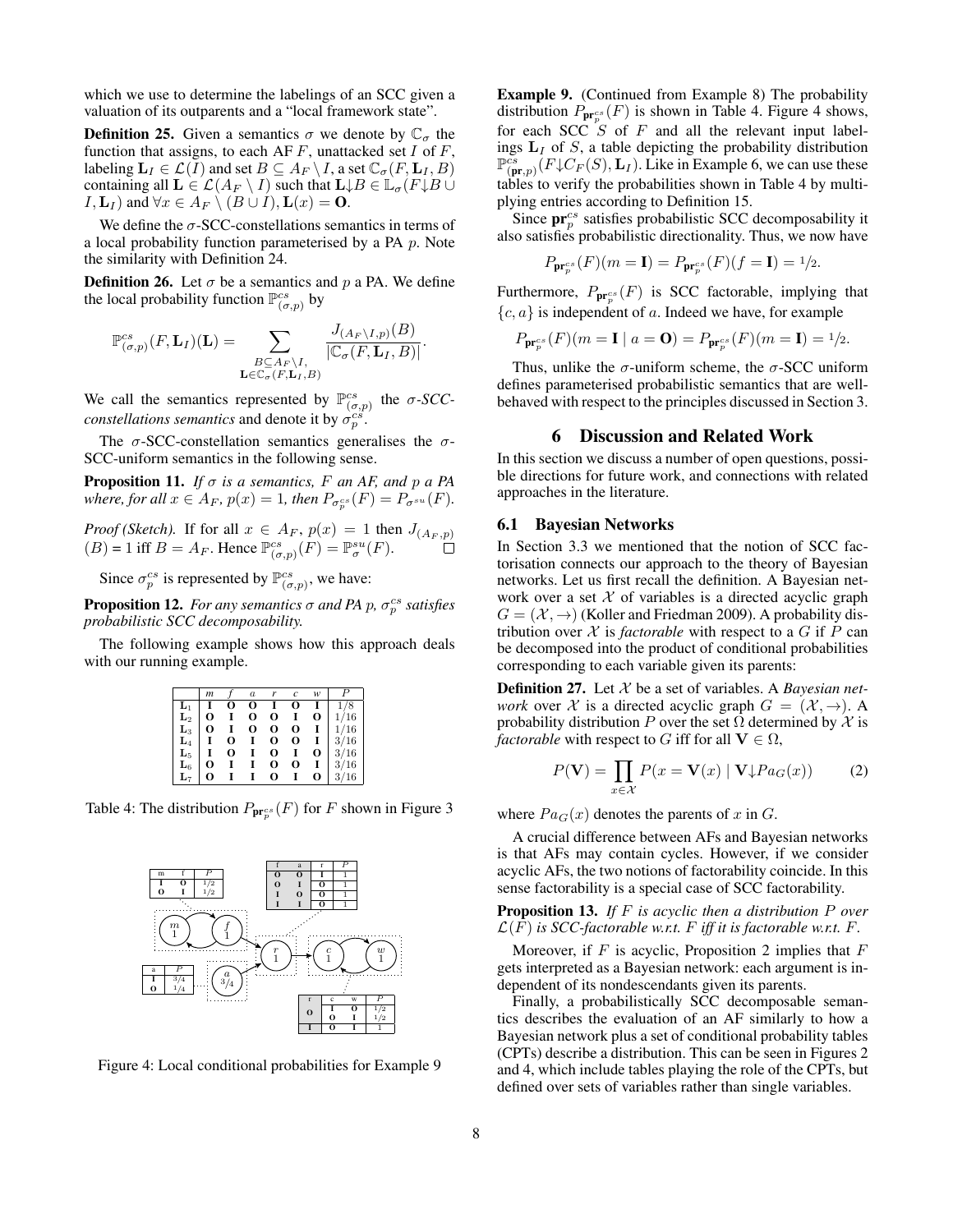We believe that abstract argumentation theory can profit from the extensive theory of Bayesian networks. The insights obtained here establish a connection between the two formalisms on a formal level and can be understood as laying the foundations for future investigations in this direction. One example is to look at hybrid approaches, based on graphs that combine arguments and attacks (an "AF part") as well as random variables whose relation is described using CPTs (a "BN part"). This is an example of *fibring* as considered in (Gabbay 2009).

Other work combining argumentation with Bayesian networks includes approaches to do argumentation *based on* Bayesian networks (Timmer et al. 2017; Vreeswijk 2004) or fusing Bayesian networks using argumentation (Nielsen and Parsons 2007). All this is quite different from what we do. An exception is (Gabbay and Rodrigues 2016), which deals with translating Bayesian nets into a kind of numerical AFs, but leaves handling of cycles to future work. A qualitative version of SCC factorability called *SCC stratification* was considered before in (Rienstra and Thimm 2018) in the context of ranking-based semantics for argumentation.

### 6.2 Decomposition based on SCC Recursiveness

Suppose we extend our earlier example as shown in Figure 5. We now have two SCCs. Hence, SCC factorability no longer implies independence between the SCCs of the original AF. However, these independencies arguably should still hold, because the argument  $y$ , which is responsible for making the original SCCs interdependent, is "neutralised" by x.



Figure 5: An AF consisting of two SCCs

We can deal with this example using the *SCC recursive* scheme (Baroni, Giacomin, and Guida 2005). This means that we first evaluate the SCC  $\{x\}$  and assign to x the label I. Then we remove any argument attacked by arguments previously labeled I. Thus, we remove  $y$ , thereby eliminating the dependencies introduced by  $y$ , ending up again with the original SCCs  $\{m, f\}$ ,  $\{t, d\}$ ,  $\{r\}$  and  $\{c, w\}$ , In future work we plan to address the question of how the SCC recursive scheme can be applied in a probabilistic setting.

# 6.3 Properties Based on Marginal Probabilities

Various rationality postulates for the epistemic approach were discussed in (Hunter and Thimm 2017). These postulates also apply to the our setting but deal purely with *marginal* probabilities of arguments. In our setting, the marginal probability of an argument  $x$  is simply the probability of  $x = I$ . Consistent with their notation we write, given an argument x and distribution  $P$ ,  $P(x)$  as shorthand for  $P(x = I)$ . We consider only the most basic postulates considered in (Hunter and Thimm 2017). Let  $F$  be an AF and let P be a probability distribution over  $\mathcal{L}(F)$ . Then:

- **FOU** P is *founded* wrt. F if  $P(x) = 1$  for every  $x \in A_F$ s.t. there is no  $y \in A_F$  s.t.  $y \rightsquigarrow_F x$ .
- **RAT** P is *rational* wrt. F if for every  $x, y \in A_F$ , if  $x \rightarrow_F y$ then  $P(x) > 0.5$  implies  $P(y) \le 0.5$ .
- **COH** P is *coherent* wrt. F if for every  $x, y \in A_F$ , if  $x \rightarrow F$ y then  $P(x) \leq 1 - P(y)$ .

The intuition behind these properties is as follows. FOU: if  $x$  is not attacked, then  $x$  is believed without doubt (i.e.  $P(x) = 1$ ). RAT: if x attacks y, and x is somewhat believed (i.e.  $P(x) > 0.5$ ), then y is somewhat not believed (i.e.  $P(y) \le 0.5$ . COH: if x attacks y, then the degree to which  $x$  is believed caps the degree to which  $y$  can be believed.

These postulates were already shown to hold for uniform distributions over labelings in (Thimm et al. 2017). These results carry over to the  $\sigma$ -uniform semantics:

**Proposition 14.** *Let* F *be an AF. If*  $\sigma \in \{gr, co, pr, ss\}$  *then*  $P_{\sigma^u}(F)$  *is founded, rational, and coherent.* 

We now turn to the  $\sigma$ -SCC-uniform semantics. For that, we actually get the same result as above.

**Proposition 15.** *Let*  $F$  *be an AF. If*  $\sigma \in \{gr, co, pr, ss\}$  *then*  $P_{\sigma^{su}}(F)$  *is founded, rational, and coherent.* 

Thus, our approach satisfies at least some basic postulates from the epistemic approach. Additional postulates from this approach will be considered in future work.

## 6.4 Further Semantics and Principles

While in this paper we focus on the complete, grounded, preferred and semi-stable semantics, our approach does not depend on this restriction. What matters in our approach is whether a semantics is SCC decomposable or not. Apart from SCC decomposability, many other principles for semantics of abstract AFs have been studied (van der Torre and Vesic 2017). What these principles mean in a probabilistic setting is a topic for future work. Finally, we have considered only universally-defined semantics, ruling out the stable semantics. This restriction can be lifted if we require that a principle is valid only for AFs admitting at least one labeling, as done in (Baroni, Dunne, and Giacomin 2011).

# 7 Conclusion

We formalised the requirement that the probabilistic evaluation of an AF should comply with probabilistic independence relationships implied by the topology of the AF. Our formalisation is based on probabilistic analogues of the SCC decomposability and directionality principles known from abstract argumentation. Probabilistic SCC decomposability can be used to determine whether a given probabilistic semantics is well-behaved but can also be used to define a (well-behaved) probabilistic semantics. A related principle called SCC factorability furthermore provides new insights into the relationship between abstract argumentation and the theory of Bayesian networks. We believe that these insights can guide future investigations into the connection between these formalisms.

Acknowledgements This work was partially supported by the Deutsche Forschungsgemeinschaft (grant KE 1686/3-1).